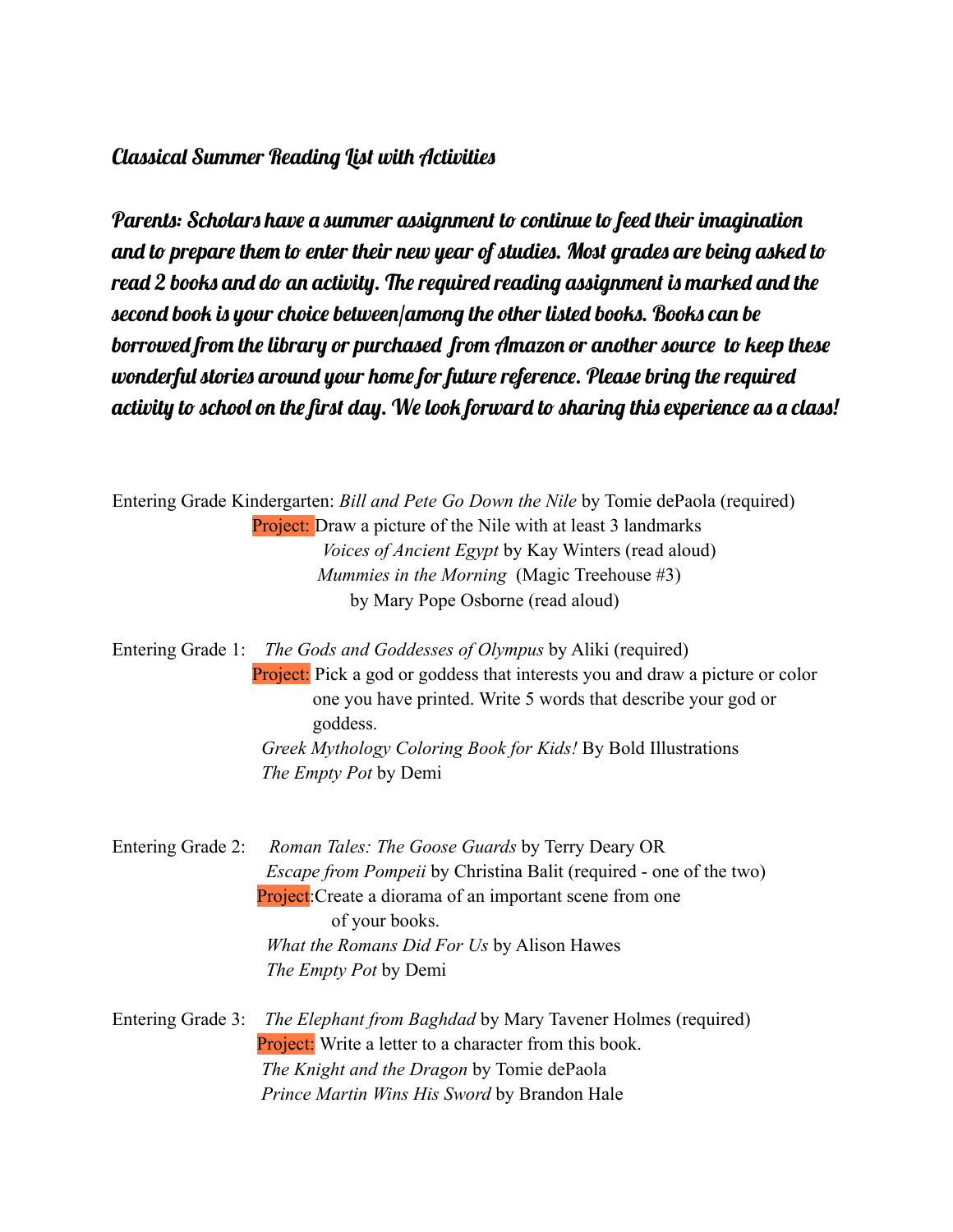Entering Grade 4: This grade has a choice for required reading and project (one or the other) *The Renaissance Explorers: With History Projects for Kids* By Alicia Z. Klepels Project: Make a movie poster of your favorite explorer, OR, *Who Became Famous During the Renaissance?* by Baby Professor Project: Choose two characters from this book and write a Tweet to both asking something about their time period. (A Tweet has only 280 characters, which includes the spaces)

Entering Grade 5: *Johnny Appleseed* by Steven Kellogg *Paul Bunyan and other Tall Tales* by Jane B. Mason (required -Choose one of the above to complete ONE of the following projects)

> Project: Write a tall tale of your own and draw a picture. Your tale should be one page long at least.

Project: Or, write an epilogue, which will be a paragraph relating what happens to a character a year from where the book ends. This should be one page long as well.

Entering Grade Six: *Cat of Bubastes* by G.A. Henty (required)

\*required project

Project: Make a picture dictionary using at least 20 new vocabulary words from your reading. You will make an entry for each word that has the pronunciation, part of speech, definition(s) and a sample sentence. Then draw a picture for the word.

\*Optional project you may complete as well

Project: Write a summary of the book using an inanimate (not alive) object from the story as your teller. For example, a table might briefly give a summary from its perspective.

\*Choose 2 others to read

*Great Ancient Egypt Projects You Can Build Yourself*

by Carmella Van Vleet

*Cleopatra* by Diane Stanley

*Roman Diary: The Journal of Iliona Young Slave*

by Richard Platt

*St. Paul the Apostle* by Mary Fabyan Windeatt